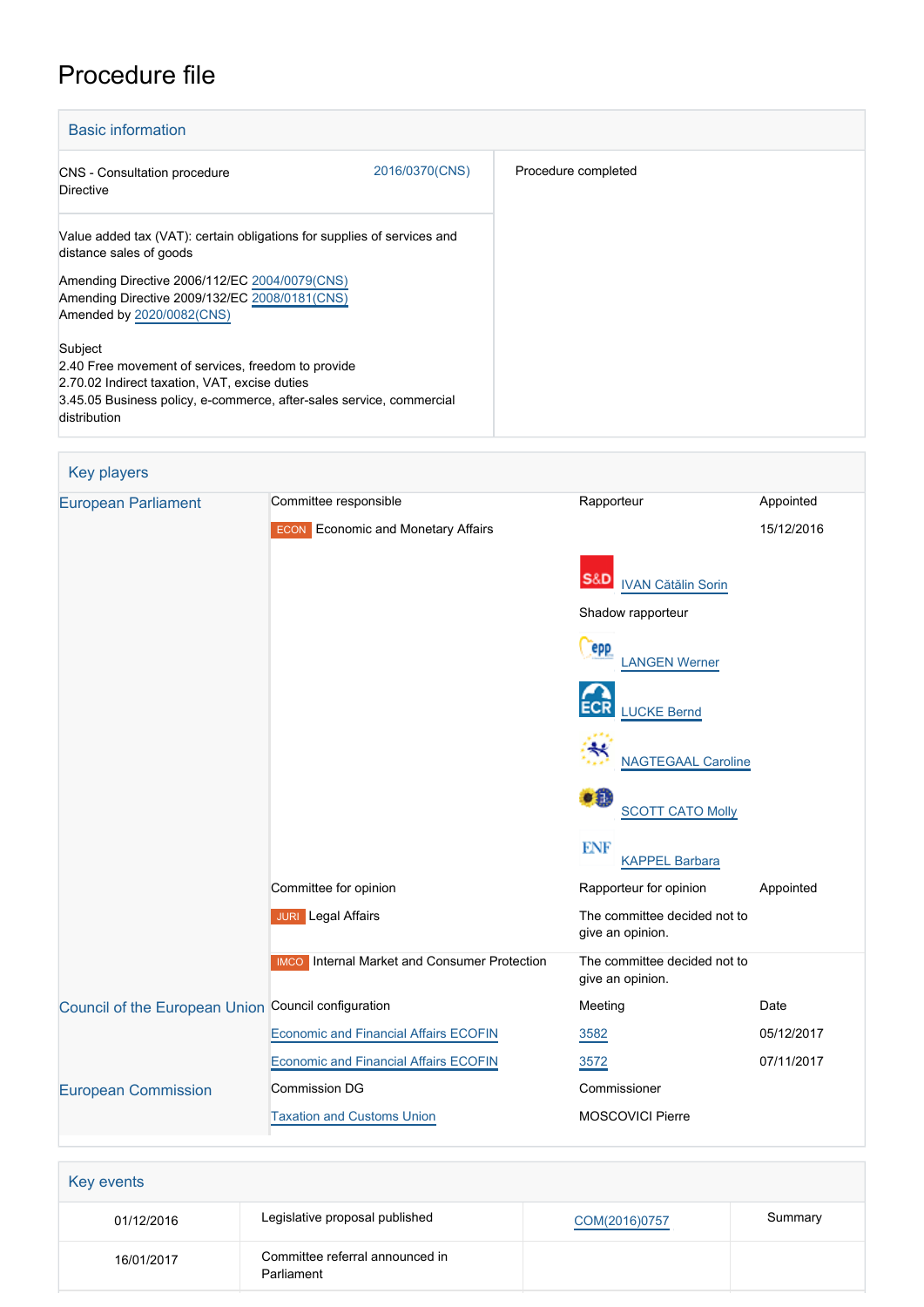| 10/10/2017 | Vote in committee                                                  |              |         |
|------------|--------------------------------------------------------------------|--------------|---------|
| 15/10/2017 | Committee report tabled for plenary, 1st<br>reading/single reading | A8-0307/2017 | Summary |
| 07/11/2017 | Debate in Council                                                  | 3572         |         |
| 30/11/2017 | Results of vote in Parliament                                      |              |         |
| 30/11/2017 | Decision by Parliament                                             | T8-0471/2017 | Summary |
| 05/12/2017 | Act adopted by Council after consultation<br>of Parliament         |              |         |
| 05/12/2017 | End of procedure in Parliament                                     |              |         |
| 29/12/2017 | Final act published in Official Journal                            |              |         |

| <b>Technical information</b> |                                                                                                                             |
|------------------------------|-----------------------------------------------------------------------------------------------------------------------------|
| Procedure reference          | 2016/0370(CNS)                                                                                                              |
| Procedure type               | CNS - Consultation procedure                                                                                                |
| Procedure subtype            | Legislation                                                                                                                 |
| Legislative instrument       | <b>Directive</b>                                                                                                            |
|                              | Amending Directive 2006/112/EC 2004/0079(CNS)<br>Amending Directive 2009/132/EC 2008/0181(CNS)<br>Amended by 2020/0082(CNS) |
| Legal basis                  | Treaty on the Functioning of the EU TFEU 113                                                                                |
| Other legal basis            | Rules of Procedure EP 159                                                                                                   |
| Stage reached in procedure   | Procedure completed                                                                                                         |
| Committee dossier            | ECON/8/08648                                                                                                                |

## Documentation gateway

| 01/12/2016 | EC  | Summary |
|------------|-----|---------|
| 01/12/2016 | EC  |         |
| 01/12/2016 | EC. |         |
| 23/05/2017 | EP  |         |
| 13/07/2017 | EP  |         |
| 16/10/2017 | EP  | Summary |
| 30/11/2017 | EP  | Summary |
| 10/01/2018 | EC  |         |
| 07/02/2020 | EC  |         |
|            |     |         |

#### Final act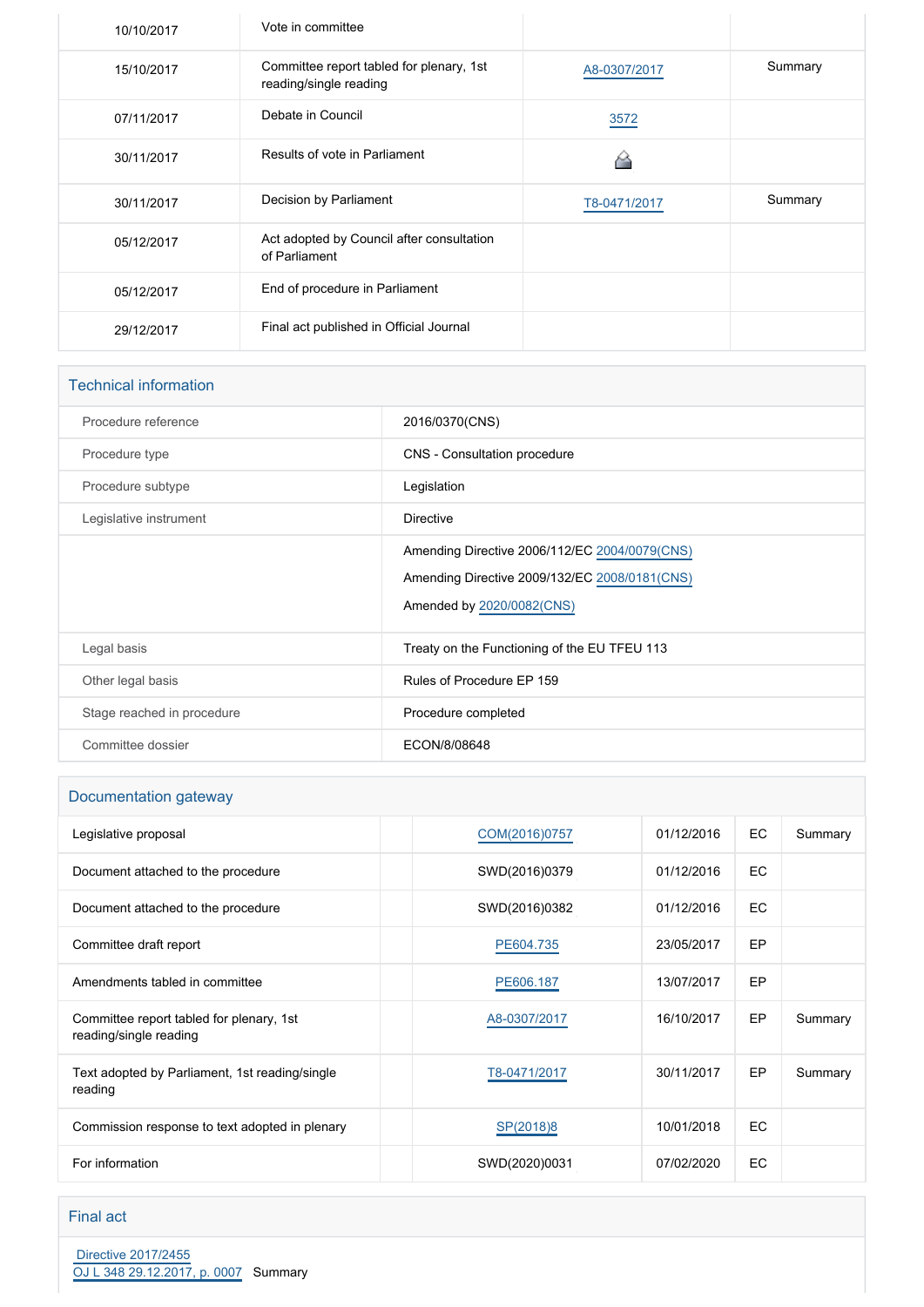#### Value added tax (VAT): certain obligations for supplies of services and distance sales of goods

PURPOSE: to modernise the VAT rules in the context of cross-border business to consumer (B2C) e-commerce.

PROPOSED ACT: Council Directive.

ROLE OF THE EUROPEAN PARLIAMENT: the Council adopts the act after consultation with the European Parliament but without needing to follow the latters opinion.

BACKGROUND: In its communication of May 2015 entitled [Strategy for Digital Single Market for Europe](http://www.europarl.europa.eu/oeil/popups/ficheprocedure.do?reference=2015/2147(INI)&l=en)' and its communication of April 2016 on an action plan on VAT entitled ['Towards a single EU VAT ar](http://www.europarl.europa.eu/RegData/docs_autres_institutions/commission_europeenne/com/2016/0148/COM_COM(2016)0148_EN.pdf)ea, the Commission placed a high priority to overcoming barriers to cross-border e-commerce arising from onerous VAT obligations as well as an inherent lack of neutrality which harms EU business.

It feels that there are three reasons to take action:

- it has been estimated that the costs of complying with VAT obligations are on average EUR 8 000 annually for each Member State to which a business supplies. This is a significant cost for business, in particular SMEs;
- the current system is not neutral as EU businesses are at a clear disadvantage to non-EU businesses which can legitimately and through high levels of noncompliance make VAT-free supplies into the EU;
- the complexity of the existing system as well as the current exemption for the importation of small consignments means that Member States lose valuable tax revenues. It is estimated that between VAT foregone and non-compliance from cross-border e-commerce such losses are currently as high as EUR 5 billion annually.

In preparing this proposal the Commission carried out a regulatory fitness check of the existing Mini One Stop Shop (MOSS), which applies to B2C supplies of electronic services as well as the 2015 changes to the place of supply rules for such services.

The proposal takes due account of this assessment. In particular, the proposal will address shortcomings and barriers faced by SMEs and micro-businesses.

IMPACT ASSESSMENT: the [impact assessment](http://eur-lex.europa.eu/legal-content/EN/TXT/PDF/?uri=CELEX:52016SC0382&rid=1) on the proposal was examined in June 2016 by the Regulatory Scrutiny Board. The Board gave a positive opinion to the proposal with some recommendations that have been taken on board.

CONTENT: the proposal aims to amend [Directive 2006/112/EC](http://eur-lex.europa.eu/legal-content/EN/TXT/PDF/?uri=CELEX:02006L0112-20160601&qid=1481556346100&from=FR) and [Directive 2009/132/EC](http://eur-lex.europa.eu/legal-content/EN/TXT/PDF/?uri=CELEX:32009L0132&rid=1) as regards certain value added tax obligations for supplies of services and distance sales of goods. The main provisions in the proposal are as follows:

- extension of MOSS from 1 January 2021 to intra-Community distance sales of tangible goods and services other than electronic services as well as to distance sales of goods from third countries;
- the introduction of a simplified arrangements for global declaration and payment of import VAT for importers of goods destined for final consumer where VAT has not been paid through the MOSS system; it is proposed that VAT will be collected from customers on importation and a simple monthly declaration to customs will be transmitted by the transporter;
- the removal of the existing intra-Community distance sales thresholds which are a cause of distortions in the single market;
- the removal of the existing VAT exemption for the importation of small consignments (total value between EUR 10 and EUR 22) from suppliers in third countries which disadvantages EU sellers;
- the introduction of a new annual threshold of EUR 10 000 below which the place of supply of services that may be covered by the intra-Community special scheme for electronic services remains in the Member State of the supplier; and the introduction of an annual threshold of EUR 100 000 below which simplified rules will apply to determine the place of establishment; these thresholds may be applied from 2018 to ecommerce and 2021 at the latest for distance sales;
- allowing for EU sellers to apply home country rules in areas such as invoicing and record keeping; and
- greater coordination between Member States when auditing of cross-border businesses who use the VAT system to ensure high compliance rates.

In quantitative terms, the introduction of an intra-EU cross-border threshold in 2018 will take 6 500 businesses out of the current MOSS system leading to a potential cost saving for these businesses of EUR 13 million. The introduction in 2018 of simplified evidence requirements will benefit an additional 1 000 businesses. The threshold which will also apply to goods when the MOSS is extended in 2021 will benefit 430 000 businesses with potential savings to these businesses of up to EUR 860 million.

BUDGETARY IMPLICATIONS: the proposal is expected to increase VAT revenues for Member States by EUR 7 billion per year. It is estimated that the proposal will reduce administration burdens for business by EUR 2.3 billion annually.

#### Value added tax (VAT): certain obligations for supplies of services and distance sales of goods

The Committee on Economic and Monetary Affairs adopted, following a special legislative procedure (Parliaments consultation), the report by C?t?lin Sorin IVAN (S&D, RO) on the proposal for a Council directive amending Directive 2006/112/EC and Directive 2009/132/EC as regards certain value added tax obligations for supplies of services and distance sales of goods.

The committee called on Parliament to approve the Commission proposal subject to the following amendments:

Need for a definitive system: Members introduced a recital urging the adoption of a definitive VAT regime based on the destination principle, recalling in this respect that the VAT gap in the EU was approximately EUR 152 billion in 2015, while cross-border fraud accounted for a loss of VAT revenue of approximately EUR 50 billion a year.

The amended text recalled that the Commission's proposal is only a building block for closing the VAT gap and that further measures are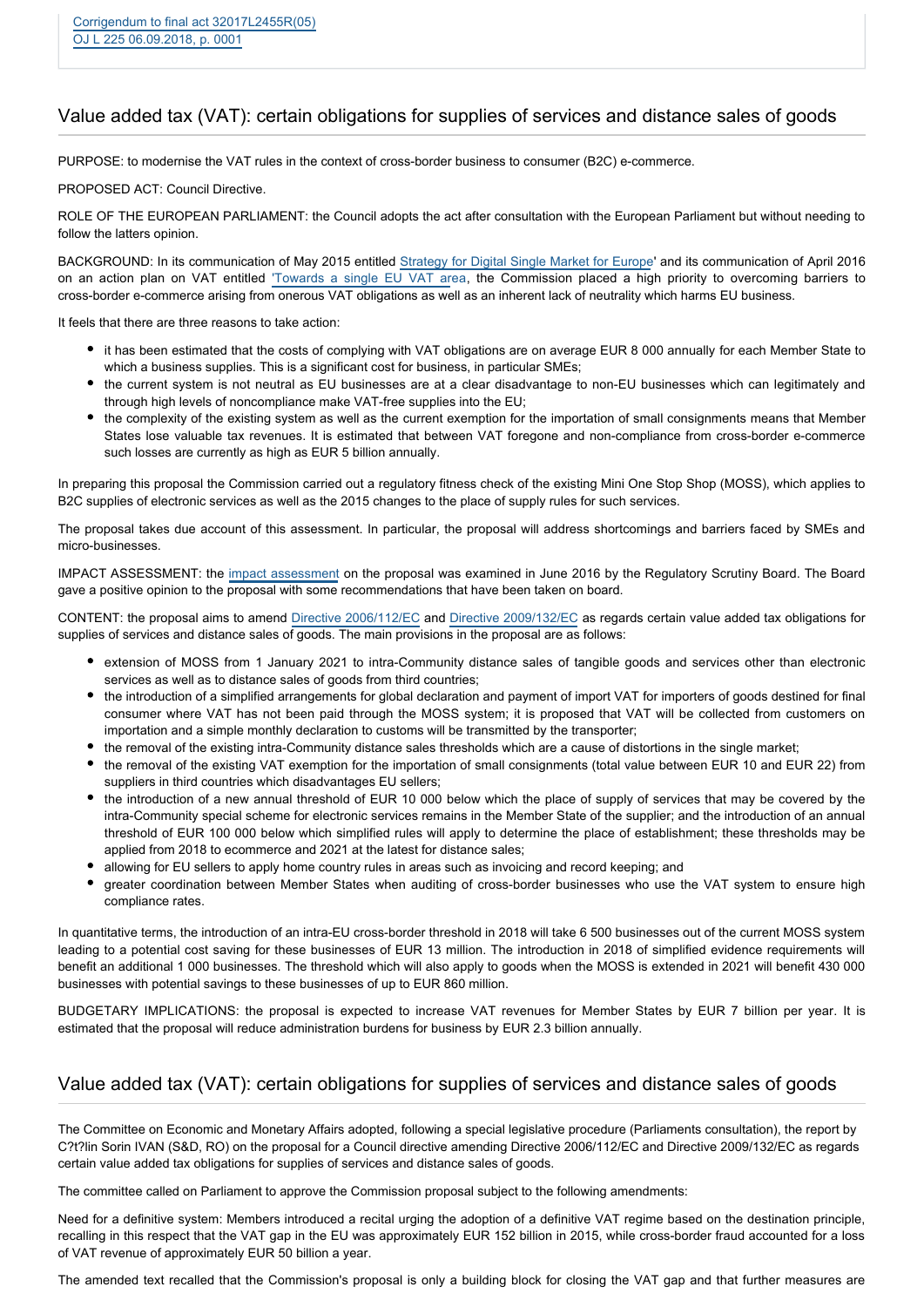needed to effectively combat VAT fraud in the Union.

Online platforms: the Commission's proposal provides for online platforms to be held responsible for the collection of VAT in supplies of services. Members, however, proposed that these platforms should also be held liable for the collection of VAT when they act as intermediaries in supplies of goods imported from third countries where the intrinsic value of the items does not exceed EUR 150 and they have an annual turnover exceeding EUR 1 million.

Place of supply of services: the proposal provides that the place of supply of telecommunications, broadcasting and television services and services provided by electronic means to a non-taxable person shall be the place where that person is established.

Members pointed out that this provision should not apply where the total value, exclusive of VAT, of such supplies does not in the current calendar year exceed EUR 35 000 (EUR 10 000 according to the Commission proposal) and did not exceed this threshold in the previous calendar year.

Record keeping: one amendment proposed that the records shall be kept for a period of five years from the end of the calendar year during which the transaction was carried out.

Implementation period: the Commission and Member States have a legal obligation to allow business to register to the new one-stop-shop by 31 December 2020. Members, however, considered that business should be given 3 additional months until 1 April 2021 (instead of 1 January 2021), to adapt their own IT systems to connect it to the new one-stop shop.

Impact on postal services: Member States and the Commission should pay particular attention to the impact on the postal services sector as the amending Directive could lead to an increase in administrative costs for small consignments.

#### Value added tax (VAT): certain obligations for supplies of services and distance sales of goods

The European Parliament adopted by 540 votes to 30, with 68 abstentions, in line with a special legislative procedure (Parliaments consultation), a legislative resolution on the proposal for a Council directive amending Directive 2006/112/EC and Directive 2009/132/EC as regards certain value added tax obligations for supplies of services and distance sales of goods.

Parliament approved the Commission proposal subject to the following amendments:

Need for a definitive system: Parliament introduced a recital urging the adoption of a definitive VAT regime based on the destination principle, recalling in this respect that the VAT gap in the EU was approximately EUR 152 billion in 2015, while cross-border fraud accounted for a loss of VAT revenue of approximately EUR 50 billion a year. It also stressed the need for additional measures to effectively combat VAT fraud in the Union.

Mini-One-Stop-Shop (MOSS): Member States should further promote the mini-one-stop shop to a wider range of SMEs as 99% of VAT revenue processed through the mini-one-stop shop is reported by only 13% of registered companies.

Online platforms: the Commission's proposal provides for online platforms to be held responsible for the collection of VAT in supplies of services. Members, however, proposed that these platforms should also be held liable for the collection of VAT when they act as intermediaries in supplies of goods imported from third countries where the intrinsic value of the items does not exceed EUR 150 and they have an annual turnover exceeding EUR 1 million.

Place of supply of services: the proposal provides that the place of supply of telecommunications, broadcasting and television services and services provided by electronic means to a non-taxable person shall be the place where that person is established.

Members pointed out that this provision should not apply where the total value, exclusive of VAT, of such supplies does not in the current calendar year exceed EUR 35 000 (EUR 10 000 according to the Commission proposal) and did not exceed this threshold in the previous calendar year.

Record keeping: one amendment proposed that the records shall be kept for a period of five years from the end of the calendar year during which the transaction was carried out.

Implementation period: the Commission and Member States have a legal obligation to allow business to register to the new one-stop-shop by 31 December 2020. Members, however, considered that business should be given 3 additional months until 1 April 2021 (instead of 1 January 2021), to adapt their own IT systems to connect it to the new one-stop shop.

Impact on postal services: Member States and the Commission should pay particular attention to the impact on the postal services sector as the amending Directive could lead to an increase in administrative costs for small consignments.

### Value added tax (VAT): certain obligations for supplies of services and distance sales of goods

PURPOSE: facilitate the collection of VAT when consumers purchase goods and services online.

LEGISLATIVE ACT: Council Directive (EU) 2017/2455 amending Directive 2006/112/EC and Directive 2009/132/EC as regards certain value added tax obligations for supplies of services and distance sales of goods.

CONTENT: this Directive aims to amend [Directive 2006/112/EC](http://eur-lex.europa.eu/legal-content/EN/TXT/?qid=1518362111401&uri=CELEX:02006L0112-20160601) and [Directive 2009/132/EC](http://eur-lex.europa.eu/legal-content/EN/TXT/?qid=1518362168130&uri=CELEX:32009L0132) as regards certain value added tax obligations for supplies of services and distance sales of goods.

The new rules are part of the EU's ['digital single market' strategy](http://www.europarl.europa.eu/oeil/popups/ficheprocedure.do?reference=2015/2147(INI)&l=en), and are aimed at making it easier for online businesses to comply with VAT obligations.

The Directive provides for:

the introduction, from 1 January 2019, of simplification measures for intra-EU sales of electronic services;